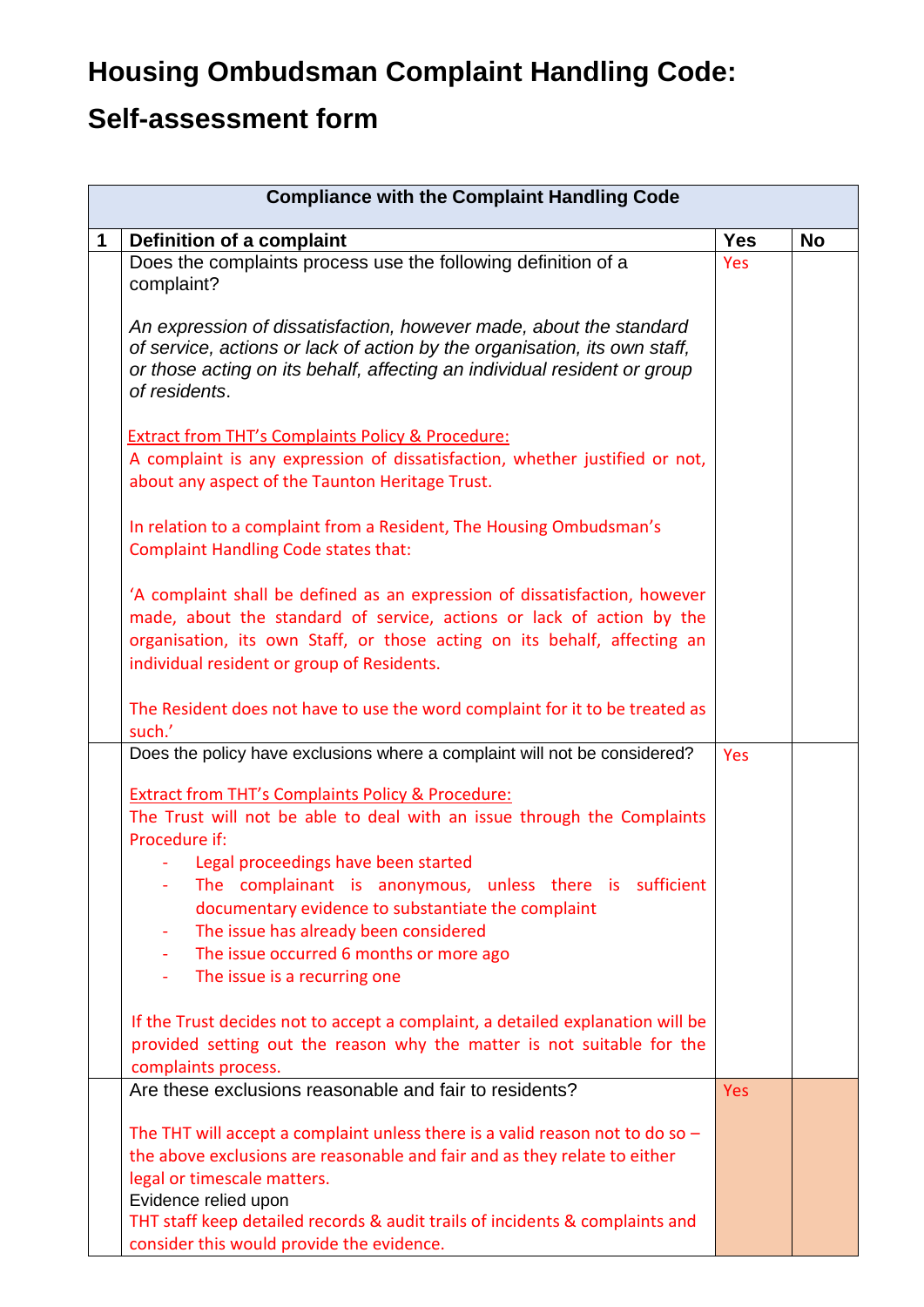| $\mathbf{2}$ | <b>Accessibility</b>                                                          |            |  |
|--------------|-------------------------------------------------------------------------------|------------|--|
|              | Are multiple accessibility routes available for residents to make a complaint | Yes        |  |
|              |                                                                               |            |  |
|              | <b>Extract from THT's Complaints Policy &amp; Procedure</b>                   |            |  |
|              | A complaint can be received verbally: by phone, by email, in writing, or      |            |  |
|              | orally.                                                                       |            |  |
|              |                                                                               |            |  |
|              | <b>Publicised Contact Details for Complaints:</b>                             |            |  |
|              | Written complaints should be sent to the Chief Officer, Taunton Heritage      |            |  |
|              | Trust, Huish Homes, Magdalene Street, Taunton TA1 1SG or by e-mail at         |            |  |
|              | chiefofficer@tauntonheritagetrust.org.uk.                                     |            |  |
|              | Verbal complaints may be made by phone to the Chief Officer 01823             |            |  |
|              | 335348.                                                                       |            |  |
|              |                                                                               |            |  |
|              |                                                                               |            |  |
|              | If a complaint relates to the Chief Officer, a written complaint should be    |            |  |
|              | sent to the Chairman, Taunton Heritage Trust, Huish Homes, Magdalene          |            |  |
|              | <b>Street, Taunton TA1 1SG</b>                                                |            |  |
|              | Is the complaints policy and procedure available online?                      | Yes        |  |
|              | A copy of the Trust's Complaints Policy & Procedure together with a copy of   |            |  |
|              | this Form has been published on the website.                                  |            |  |
|              | Do we have a reasonable adjustments policy?                                   | Yes        |  |
|              |                                                                               |            |  |
|              | <b>Covered by Equality &amp; Diversity Policy</b>                             |            |  |
|              | Do we regularly advise residents about our complaints process?                | Yes        |  |
|              |                                                                               |            |  |
|              | Via Residents Handbook, Letter of Appointment and suggestion boxes            |            |  |
| $\mathbf{3}$ | <b>Complaints team and process</b>                                            |            |  |
|              | Is there a complaint officer or equivalent in post?                           | Yes        |  |
|              |                                                                               |            |  |
|              | Chief Officer is named contact for complaints. Depending on the               |            |  |
|              | source/nature of the complaint, CO would involve other officers and/or        |            |  |
|              | committees.                                                                   |            |  |
|              | Does the complaint officer have autonomy to resolve complaints?               | <b>No</b>  |  |
|              | CO consults with Staff and Trustees as appropriate                            |            |  |
|              | Does the complaint officer have authority to compel engagement from           | Yes        |  |
|              | other departments to resolve disputes?                                        |            |  |
|              |                                                                               |            |  |
|              | CO has authority to engage with any party in order to resolve disputes        |            |  |
|              | If there is a third stage to the complaints procedure are residents           | <b>No</b>  |  |
|              | involved in the decision making?                                              |            |  |
|              |                                                                               |            |  |
|              | Is any third stage optional for residents?                                    | n/a        |  |
|              | Does the final stage response set out residents' right to refer the           | <b>Yes</b> |  |
|              | matter to the Housing Ombudsman Service?                                      |            |  |
|              | Do we keep a record of complaint correspondence including                     | Yes        |  |
|              | correspondence from the resident?                                             |            |  |
|              | Records kept for 3 years                                                      |            |  |
|              |                                                                               |            |  |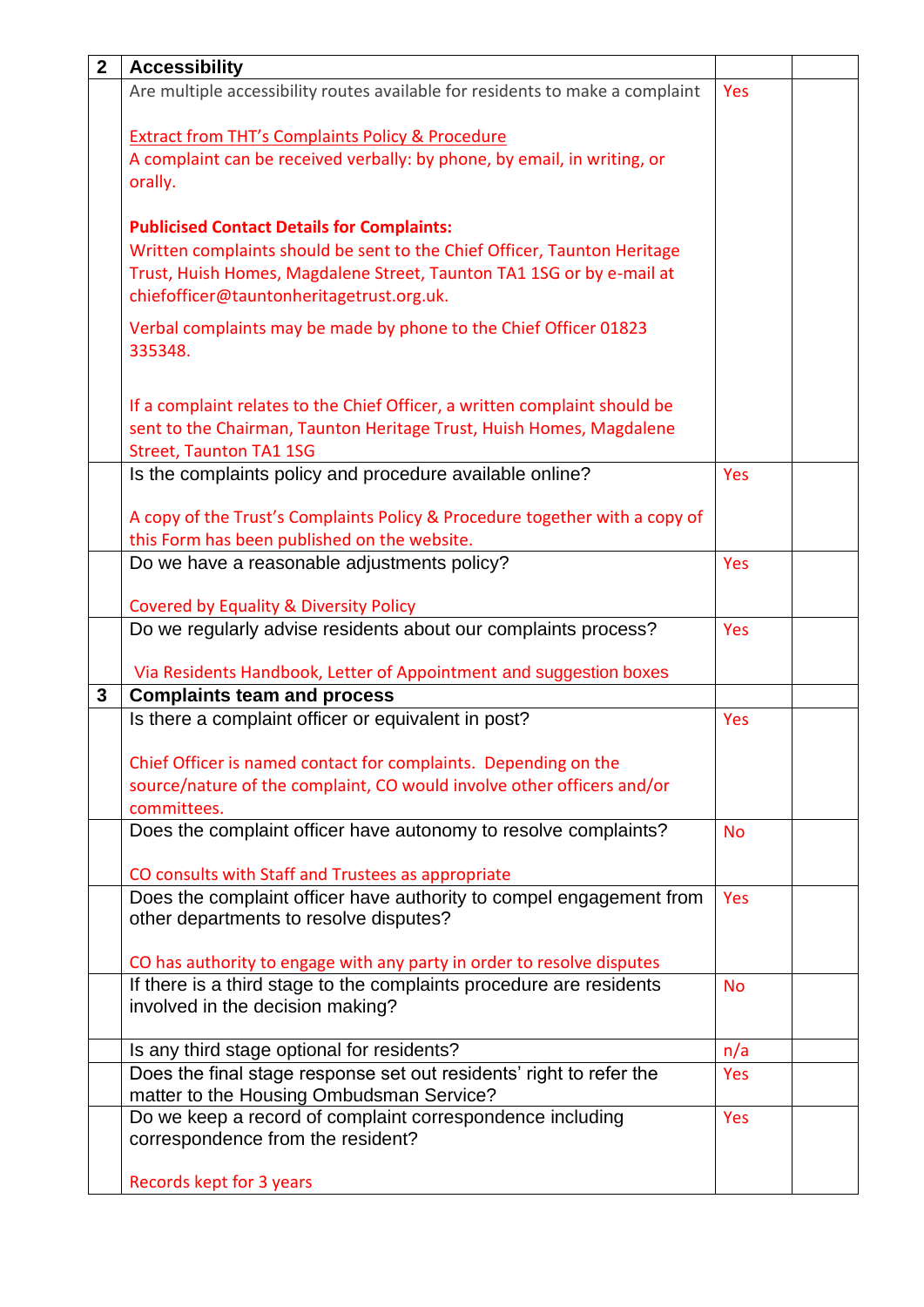|   | At what stage are most complaints resolved?                                                                  |      |  |
|---|--------------------------------------------------------------------------------------------------------------|------|--|
|   | The majority of complaints are resolved before Stage 1.                                                      |      |  |
|   |                                                                                                              |      |  |
| 4 | <b>Communication</b>                                                                                         |      |  |
|   | Are residents kept informed and updated during the complaints                                                | Yes  |  |
|   | process?                                                                                                     |      |  |
|   | <b>Extract from Complaints Policy &amp; Procedure:</b>                                                       |      |  |
|   | At the completion of each stage the Trust will write to the complainant                                      |      |  |
|   | advising them of the following:                                                                              |      |  |
|   | The complaint stage<br>Ξ                                                                                     |      |  |
|   | The outcome of the complaint                                                                                 |      |  |
|   | The reasons for any decisions made                                                                           |      |  |
|   | The details of any remedy offered to put things right                                                        |      |  |
|   | Details of any outstanding actions<br>$\blacksquare$                                                         |      |  |
|   | Details of how to escalate the matter if dissatisfied                                                        |      |  |
|   | Are residents informed of the landlord's position and given a chance to                                      | Yes  |  |
|   | respond and challenge any area of dispute before the final decision?                                         |      |  |
|   |                                                                                                              |      |  |
|   | <b>Extract from Complaints Policy &amp; Procedure</b>                                                        |      |  |
|   | As part of the Complaint Policy the Complainant shall be given a fair                                        |      |  |
|   | opportunity to:                                                                                              |      |  |
|   | Set out their position                                                                                       |      |  |
|   | Comment on any adverse findings before a final decision is made.                                             |      |  |
|   | Are all complaints acknowledged and logged within five days?                                                 | Yes  |  |
|   | Are residents advised of how to escalate at the end of each stage?                                           | Yes  |  |
|   | What proportion of complaints are resolved at stage one?                                                     | n/a  |  |
|   | Do not receive enough complaints to measure this                                                             |      |  |
|   |                                                                                                              |      |  |
|   |                                                                                                              |      |  |
|   | What proportion of complaints are resolved at stage two?<br>Do not receive enough complaints to measure this | n/a  |  |
|   |                                                                                                              |      |  |
|   | What proportion of complaint responses are sent within Code                                                  | 100% |  |
|   | timescales?                                                                                                  |      |  |
|   | Stage one<br>$\bullet$                                                                                       |      |  |
|   | Stage one (with extension)                                                                                   |      |  |
|   | Stage two<br>$\bullet$                                                                                       |      |  |
|   | Stage two (with extension)                                                                                   |      |  |
|   |                                                                                                              |      |  |
|   | Where timescales have been extended did we have good reason?                                                 | n/a  |  |
|   | Where timescales have been extended did we keep the resident<br>informed?                                    | n/a  |  |
|   | What proportion of complaints do we resolve to residents' satisfaction                                       | n/a  |  |
|   |                                                                                                              |      |  |
|   | Do not receive enough complaints to measure this                                                             |      |  |
| 5 | <b>Cooperation with Housing Ombudsman Service</b>                                                            |      |  |
|   | Were all requests for evidence responded to within 15 days?                                                  | n/a  |  |
|   | Where the timescale was extended did we keep the Ombudsman<br>informed?                                      | n/a  |  |
| 6 |                                                                                                              |      |  |
|   | <b>Fairness in complaint handling</b><br>Are residents able to complain via a representative throughout?     |      |  |
|   | Yes if they request to do so.                                                                                |      |  |